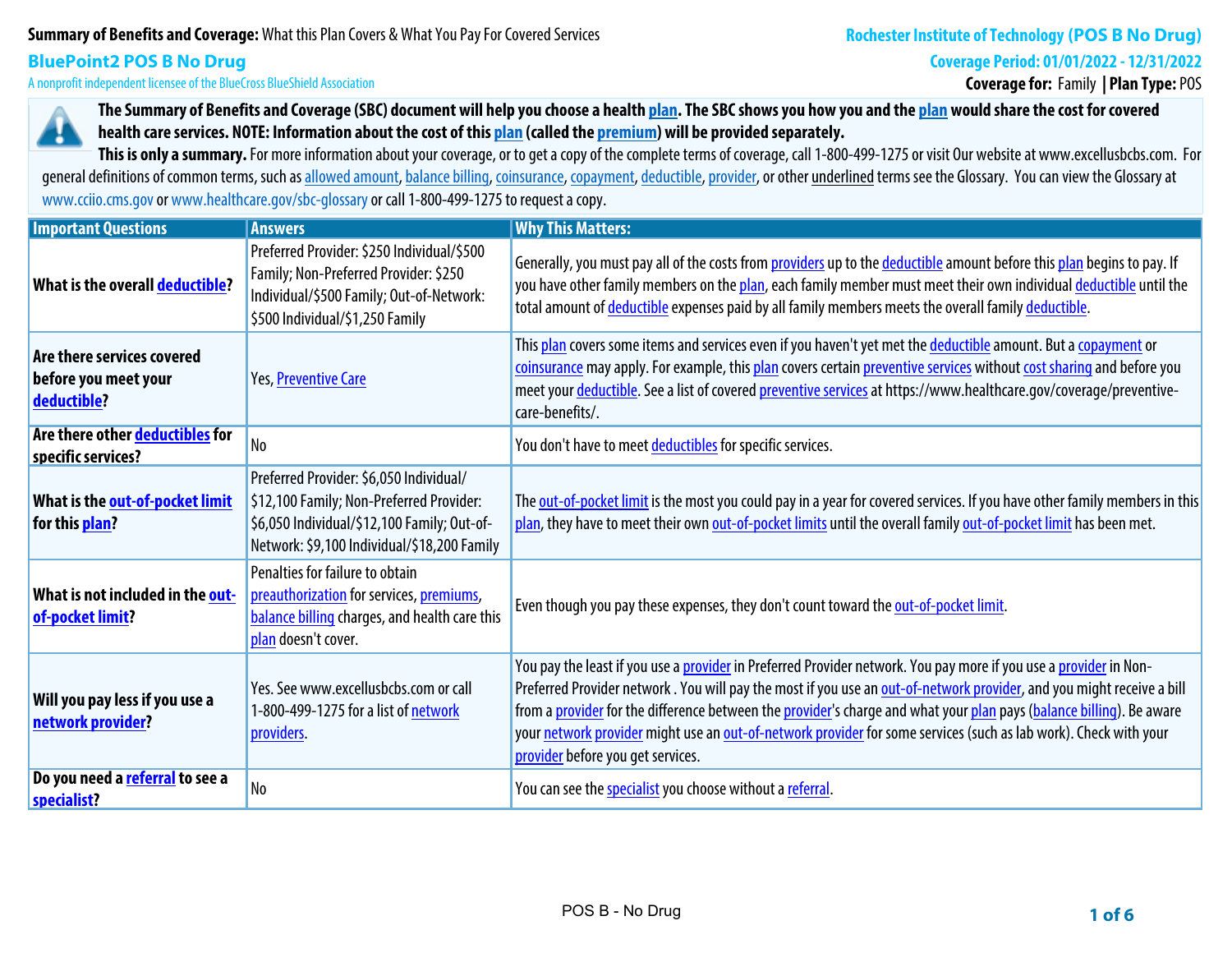**All copayment and coinsurance costs shown in this chart are after your deductible has been met, if a deductible applies.**

|                                                                                      |                                                                                                                                                                                                                            |                                                                                                                                                                                            | <b>What You Will Pay</b>                                                                               |                                                                                                                                                   |                                                                                                                                                                                                |  |
|--------------------------------------------------------------------------------------|----------------------------------------------------------------------------------------------------------------------------------------------------------------------------------------------------------------------------|--------------------------------------------------------------------------------------------------------------------------------------------------------------------------------------------|--------------------------------------------------------------------------------------------------------|---------------------------------------------------------------------------------------------------------------------------------------------------|------------------------------------------------------------------------------------------------------------------------------------------------------------------------------------------------|--|
| <b>Common Medical Event</b>                                                          | <b>Services You May Need</b>                                                                                                                                                                                               | <b>Preferred Provider</b><br>(You will pay the least)                                                                                                                                      | <b>Non-Preferred</b><br><b>Provider</b><br>(You will pay more)                                         | <b>Out-of-Network</b><br><b>Provider</b><br>(You will pay the most)                                                                               | <b>Limitations, Exceptions, &amp; Other Important</b><br><b>Information</b>                                                                                                                    |  |
|                                                                                      | Primary care visit to treat<br>an injury or illness                                                                                                                                                                        | \$35 Copay/visit                                                                                                                                                                           | \$40 Copay/visit<br>Deductible does not apply Deductible does not apply                                | <b>25% Coinsurance</b><br>Deductible applies                                                                                                      |                                                                                                                                                                                                |  |
| If you visit a health care                                                           | Specialist visit                                                                                                                                                                                                           | \$40 Copay/visit                                                                                                                                                                           | \$55 Copay/visit<br>Deductible does not apply Deductible does not apply                                | <b>25% Coinsurance</b><br>Deductible applies                                                                                                      | None                                                                                                                                                                                           |  |
| provider's office or<br>clinic                                                       | Preventive care/<br>screening/immunization                                                                                                                                                                                 | Adult Physical: No Charge   Adult Physical: No Charge<br><b>Adult Immunizations:</b><br>No Charge<br>Well Child Visit:<br>No Charge<br>Deductible does not apply Deductible does not apply | <b>Adult Immunizations:</b><br>No Charge<br>Well Child Visit:<br>No Charge                             | <b>Adult Physical:</b><br>Not Covered<br><b>Adult Immunizations:</b><br>Not Covered<br>Well Child Visit: 25%<br>Coinsurance<br>Deductible applies | You may have to pay for services that aren't<br>preventive. Ask your provider if the services<br>needed are preventive. Then check what your<br>plan will pay for.1 Exam per year              |  |
| If you have a test                                                                   | X-Ray: \$55 Copay/visit<br>X-Ray: \$55 Copay/visit<br>Diagnostic test (x-<br>X-Ray: Deductible does not X-Ray: Deductible does<br>ray, blood work)<br>apply<br>not apply<br>Blood Work: No Charge<br>Blood Work: No Charge |                                                                                                                                                                                            | X-Ray: 25% Coinsurance<br><b>Blood Work:</b><br>25% Coinsurance<br>Deductible applies                  | None                                                                                                                                              |                                                                                                                                                                                                |  |
|                                                                                      | Imaging (CT/PET scans, MRIs)                                                                                                                                                                                               | 10% Coinsurance<br>Deductible applies                                                                                                                                                      | 10% Coinsurance<br>Deductible applies                                                                  | 25% Coinsurance<br>Deductible applies                                                                                                             |                                                                                                                                                                                                |  |
| If you need drugs to<br>treat your illness or                                        | Tier 1 (Generic drugs)                                                                                                                                                                                                     | None, except as<br>described in Limitations,<br><b>Exceptions &amp; Other</b><br>Important Information                                                                                     | None, except as<br>described in Limitations,<br><b>Exceptions &amp; Other</b><br>Important Information | None, except as<br>described in Limitations,<br><b>Exceptions &amp; Other</b><br>Important Information                                            | Certain breast cancer risk reducing medications                                                                                                                                                |  |
| condition<br>More information about<br>prescription drug<br>coverage is available at | Tier 2 (Preferred brand drugs                                                                                                                                                                                              | None, except as<br>described in Limitations,<br>Exceptions & Other<br>Important Information                                                                                                | None, except as<br>described in Limitations,<br>Exceptions & Other<br>Important Information            | None, except as<br>described in Limitations,<br>Exceptions & Other<br>Important Information                                                       | in certain cases, smoking cessation medications<br>for those over age 18 for a certain duration at<br>no charge and for women, generic oral<br>contraceptives are covered with a copay of \$0. |  |
| www.excellusbcbs.com                                                                 | Tier 3 (Non-preferred<br>brand drugs)                                                                                                                                                                                      | None, except as<br>described in Limitations.<br>Exceptions & Other<br>Important Information                                                                                                | None, except as<br>described in Limitations,<br>Exceptions & Other<br>Important Information            | None, except as<br>described in Limitations,<br>Exceptions & Other<br>Important Information                                                       |                                                                                                                                                                                                |  |
| If you have outpatient                                                               | Facility fee (e.g., ambulatory<br>surgery center)                                                                                                                                                                          | 10% Coinsurance<br>Deductible applies                                                                                                                                                      | 10% Coinsurance<br>Deductible applies                                                                  | 25% Coinsurance<br>Deductible applies                                                                                                             | None                                                                                                                                                                                           |  |
| surgery                                                                              | Physician/surgeon fees                                                                                                                                                                                                     | 10% Coinsurance<br>Deductible applies                                                                                                                                                      | 10% Coinsurance<br>Deductible applies                                                                  | <b>25% Coinsurance</b><br>Deductible applies                                                                                                      |                                                                                                                                                                                                |  |
| If you need immediate<br>medical attention                                           | <b>Emergency room care</b>                                                                                                                                                                                                 | \$140 Copay/visit<br>Deductible does not apply Deductible does not apply                                                                                                                   | \$190 Copay/visit                                                                                      | \$190 Copay/visit<br>Deductible does not apply                                                                                                    | None                                                                                                                                                                                           |  |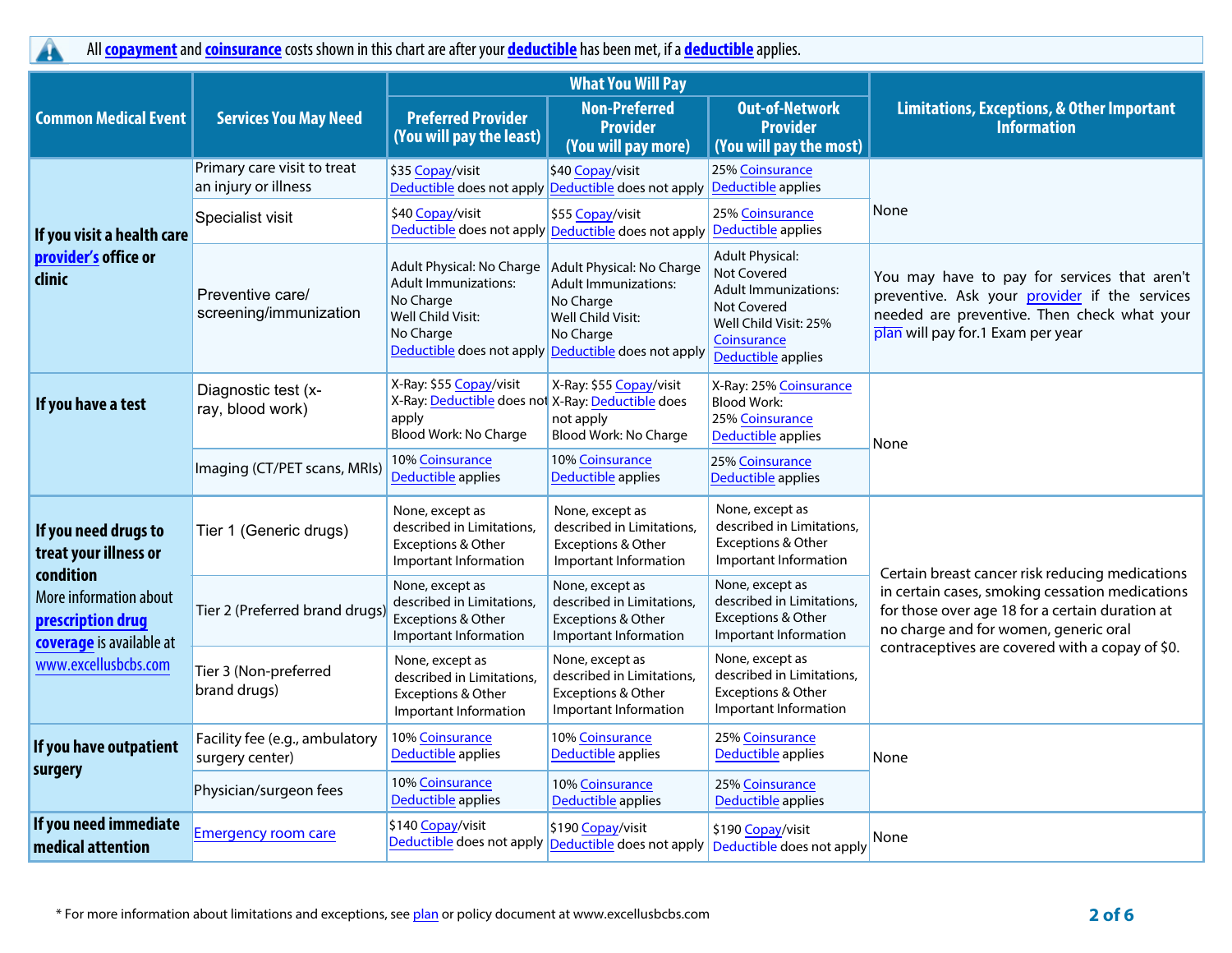|                                                                         |                                              |                                                                         | <b>What You Will Pay</b>                                                                  |                                                                     |                                                                             |  |
|-------------------------------------------------------------------------|----------------------------------------------|-------------------------------------------------------------------------|-------------------------------------------------------------------------------------------|---------------------------------------------------------------------|-----------------------------------------------------------------------------|--|
| <b>Common Medical Event</b>                                             | <b>Services You May Need</b>                 | <b>Preferred Provider</b><br>(You will pay the least)                   | <b>Non-Preferred</b><br><b>Provider</b><br>(You will pay more)                            | <b>Out-of-Network</b><br><b>Provider</b><br>(You will pay the most) | <b>Limitations, Exceptions, &amp; Other Important</b><br><b>Information</b> |  |
| If you need                                                             | <b>Emergency medical</b><br>transportation   | No Charge<br>Deductible does not apply                                  | No Charge<br>Deductible does not apply                                                    | No Charge<br>Deductible does not apply                              | None                                                                        |  |
| immediate medical<br>attention                                          | Urgent care                                  | \$60 Copay/visit                                                        | \$60 Copay/visit<br>Deductible does not apply Deductible does not apply                   | 25% Coinsurance<br>Deductible applies                               | None                                                                        |  |
| If you have a hospital                                                  | Facility fee (e.g., hospital room)           | 10% Coinsurance<br>Deductible applies                                   | 10% Coinsurance<br>Deductible applies                                                     | 25% Coinsurance<br>Deductible applies                               |                                                                             |  |
| stay                                                                    | Physician/surgeon fees                       | 10% Coinsurance<br>Deductible applies                                   | 10% Coinsurance<br>Deductible applies                                                     | 25% Coinsurance<br>Deductible applies                               | None                                                                        |  |
| If you need mental health, Outpatient services<br>behavioral health, or |                                              | \$40 Copay/visit                                                        | \$55 Copay/visit<br>Deductible does not apply Deductible does not apply                   | 25% Coinsurance<br>Deductible applies                               | None                                                                        |  |
| substance abuse services                                                | Inpatient services                           | 10% Coinsurance<br>Deductible applies                                   | 10% Coinsurance<br>Deductible applies                                                     | 25% Coinsurance<br>Deductible applies                               | None                                                                        |  |
|                                                                         | Office visits                                | No Charge                                                               | No Charge<br>Deductible does not apply Deductible does not apply                          | 25% Coinsurance<br>Deductible applies                               | Cost sharing does not apply for preventive<br>services                      |  |
| If you are pregnant                                                     | Childbirth/delivery<br>professional services | 10% Coinsurance<br>Deductible applies                                   | 10% Coinsurance<br>Deductible applies                                                     | 25% Coinsurance<br>Deductible applies                               | None                                                                        |  |
|                                                                         | Childbirth/delivery<br>facility services     | 10% Coinsurance<br>Deductible applies                                   | 10% Coinsurance<br>Deductible applies                                                     | 25% Coinsurance<br>Deductible applies                               | None                                                                        |  |
|                                                                         | Home health care                             | No Charge                                                               | No Charge<br>Deductible does not apply Deductible does not apply                          | 25% Coinsurance<br>Deductible applies                               | Deductible is limited to \$50 Out-of-Network                                |  |
|                                                                         | <b>Rehabilitation services</b>               | \$55 Copay/visit<br>Deductible does not apply Deductible does not apply | \$55 Copay/visit                                                                          | 25% Coinsurance<br>Deductible applies                               | 45 Visits per year limit                                                    |  |
|                                                                         | <b>Habilitation services</b>                 | \$55 Copay/visit<br>Deductible does not apply Deductible does not apply | \$55 Copay/visit                                                                          | 25% Coinsurance<br>Deductible applies                               | 45 Visits per year limit                                                    |  |
| If you need help<br>recovering or have<br>other special health          | <b>Skilled nursing care</b>                  | 10% Coinsurance<br>Deductible applies                                   | 10% Coinsurance<br>Deductible applies                                                     | 25% Coinsurance<br>Deductible applies                               | 45 Visits per year limit                                                    |  |
| needs                                                                   | Durable medical equipment                    | 20% Coinsurance                                                         | 20% Coinsurance<br>Deductible does not apply Deductible does not apply Deductible applies | 25% Coinsurance                                                     | None                                                                        |  |
|                                                                         | <b>Hospice services</b>                      | No Charge<br>Deductible does not apply Deductible does not apply        | No Charge                                                                                 | 25% Coinsurance<br>Deductible applies                               | Family bereavement counseling limited to 5<br>Visits per year               |  |
| If your child needs<br>dental or eye care                               | Children's eye exam                          | \$40 Copay/visit<br>Deductible does not apply Deductible does not apply | \$55 Copay/visit                                                                          | Not Covered                                                         | 1 Exam per calendar year                                                    |  |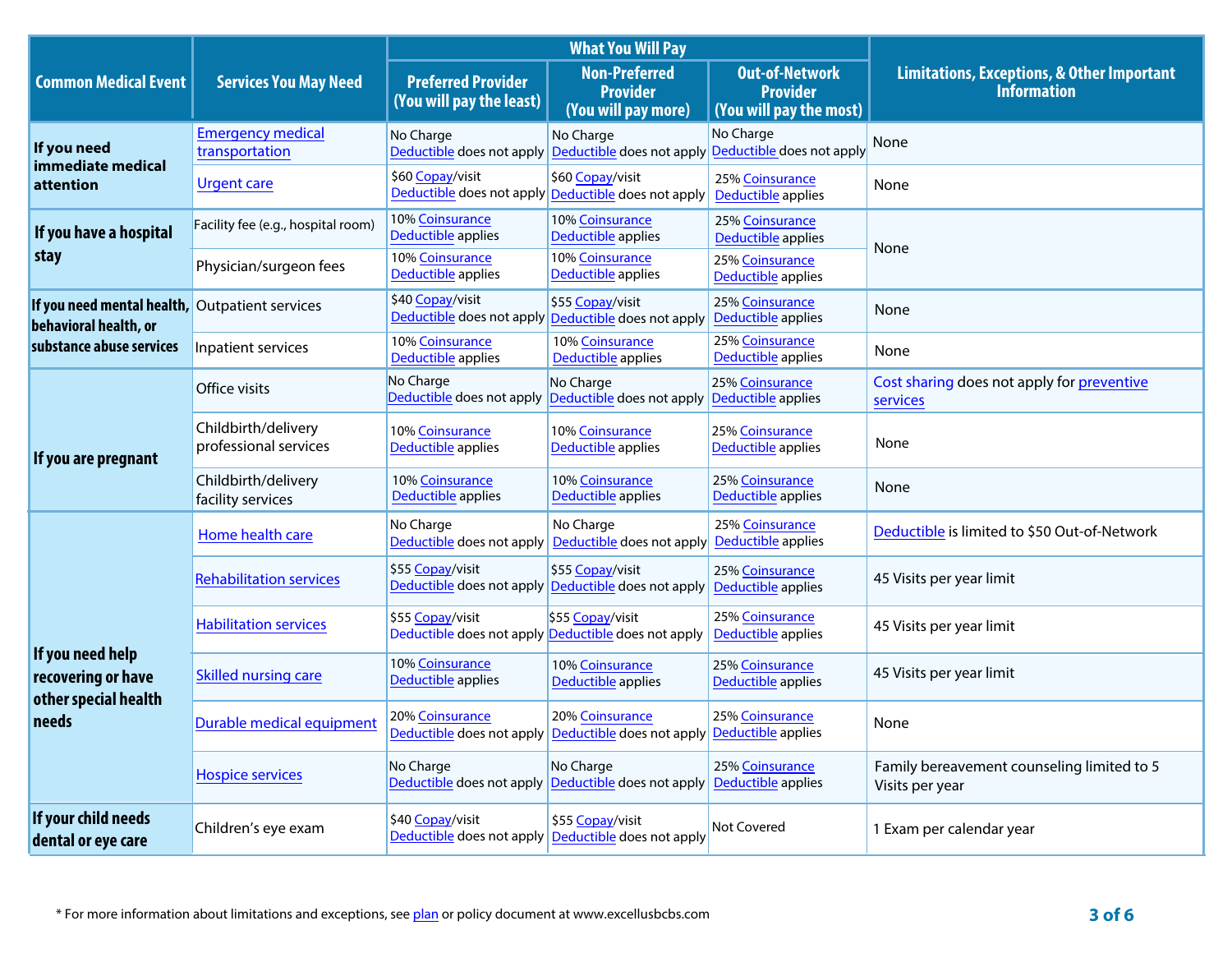|                             |                                   |                                                                     | <b>What You Will Pay</b>                                       |                                                                                     |                                                                             |  |
|-----------------------------|-----------------------------------|---------------------------------------------------------------------|----------------------------------------------------------------|-------------------------------------------------------------------------------------|-----------------------------------------------------------------------------|--|
| <b>Common Medical Event</b> | <b>Services You May Need</b>      | <b>Preferred Provider</b><br>$\mid$ (You will pay the least) $\mid$ | <b>Non-Preferred</b><br><b>Provider</b><br>(You will pay more) | <b>Out-of-Network</b><br><b>Provider</b><br>$\vert$ (You will pay the most) $\vert$ | <b>Limitations, Exceptions, &amp; Other Important</b><br><b>Information</b> |  |
| If your child needs         | Not Covered<br>Children's glasses |                                                                     | Not Covered                                                    | Not Covered                                                                         | None                                                                        |  |
| dental or eye care          | Children's dental check-up        | Not Covered<br>Not Covered                                          |                                                                | Not Covered                                                                         |                                                                             |  |

### **Excluded Services & Other Covered Services:**

|                                                                                                                              | Services Your Plan Generally Does NOT Cover (Check your policy or plan document for more information and a list of any other excluded services.) |           |                           |  |                                                    |  |  |
|------------------------------------------------------------------------------------------------------------------------------|--------------------------------------------------------------------------------------------------------------------------------------------------|-----------|---------------------------|--|----------------------------------------------------|--|--|
|                                                                                                                              | Cosmetic surgery                                                                                                                                 |           | Dental care (Adult)       |  | Dental care (Child)                                |  |  |
|                                                                                                                              | Long-term care                                                                                                                                   |           | <b>Prescription Drugs</b> |  | Private-duty nursing                               |  |  |
|                                                                                                                              | Routine foot care                                                                                                                                |           | Weight loss programs      |  |                                                    |  |  |
| Other Covered Services (Limitations may apply to these services. This isn't a complete list. Please see your plan document.) |                                                                                                                                                  |           |                           |  |                                                    |  |  |
|                                                                                                                              | Acupuncture                                                                                                                                      | $\bullet$ | <b>Bariatric surgery</b>  |  | Chiropractic care                                  |  |  |
|                                                                                                                              | Hearing aids                                                                                                                                     |           | Infertility treatment     |  | Non-emergency care when traveling outside the U.S. |  |  |
|                                                                                                                              | Routine eye care (Adult)                                                                                                                         |           |                           |  |                                                    |  |  |

Your Rights to Continue Coverage: There are agencies that can help if you want to continue your coverage after it ends. The contact information for those agencies is: Department of Labor's Employee Benefits Security Administration at 1-866-444-EBSA (3272) or www.dol.gov/ebsa/healthreform. Other coverage options may be available to you too, including buying individual insurance coverage through **the Health Insurance Marketplace. For more information about the Marketplace, visit www.HealthCare.gov or call 1-800-318-2596.**

Your Grievance and Appeals Rights: There are agencies that can help if you have a complaint against your plan for a denial of a claim. This complaint is called a grievance or appeal. For more information about your rights, look at the explanation of benefits you will receive for that medical claim. Your plan documents also provide complete information to submit a claim, appeal, or a grievance for any reason **to your plan. For more information about your rights, this notice, or assistance, contact: the phone number on Your ID card or www.excellusbcbs.com; Department of Labor's Employee Benefits Security Administration at 1-866-444-EBSA (3272) or www.dol.gov/ebsa/healthreform; New York State Department of Financial Services Consumer Assistance Unitat 1-800-342-3736 or www.dfs.ny.gov.**  Additionally, a consumer assistance program can help you file your appeal. Contact the Consumer Assistance Program at 1-888-614-5400, or e-mail cha@cssny.org or www.communityhealthadvocates.org. **A list of states with Consumer Assistance Programs is available at: www.dol.gov/ebsa/healthreform and www.cms.gov/CCIIO/Resources/Consumer-Assistance-Grants.**

### **Does this plan provide Minimum Essential Coverage? Yes**

**Minimum Essential Coverage generally includes plans, health insurance available through the Marketplace or other individual market policies, Medicare, Medicaid, CHIP, TRICARE, and certain other coverage. If you are eligible for certain types of Minimum Essential Coverage, you may not be eligible for the premium tax credit.**

### **Does this plan meet the Minimum Value Standards? Yes**

**If your plan doesn't meet the Minimum Value Standards, you may be eligible for a premium tax credit to help you pay for a plan through the Marketplace.**

**––––––––––––––––––––––***To see examples of how this plan might cover costs for a sample medical situation, see the next section.–––––––––––***–––––––**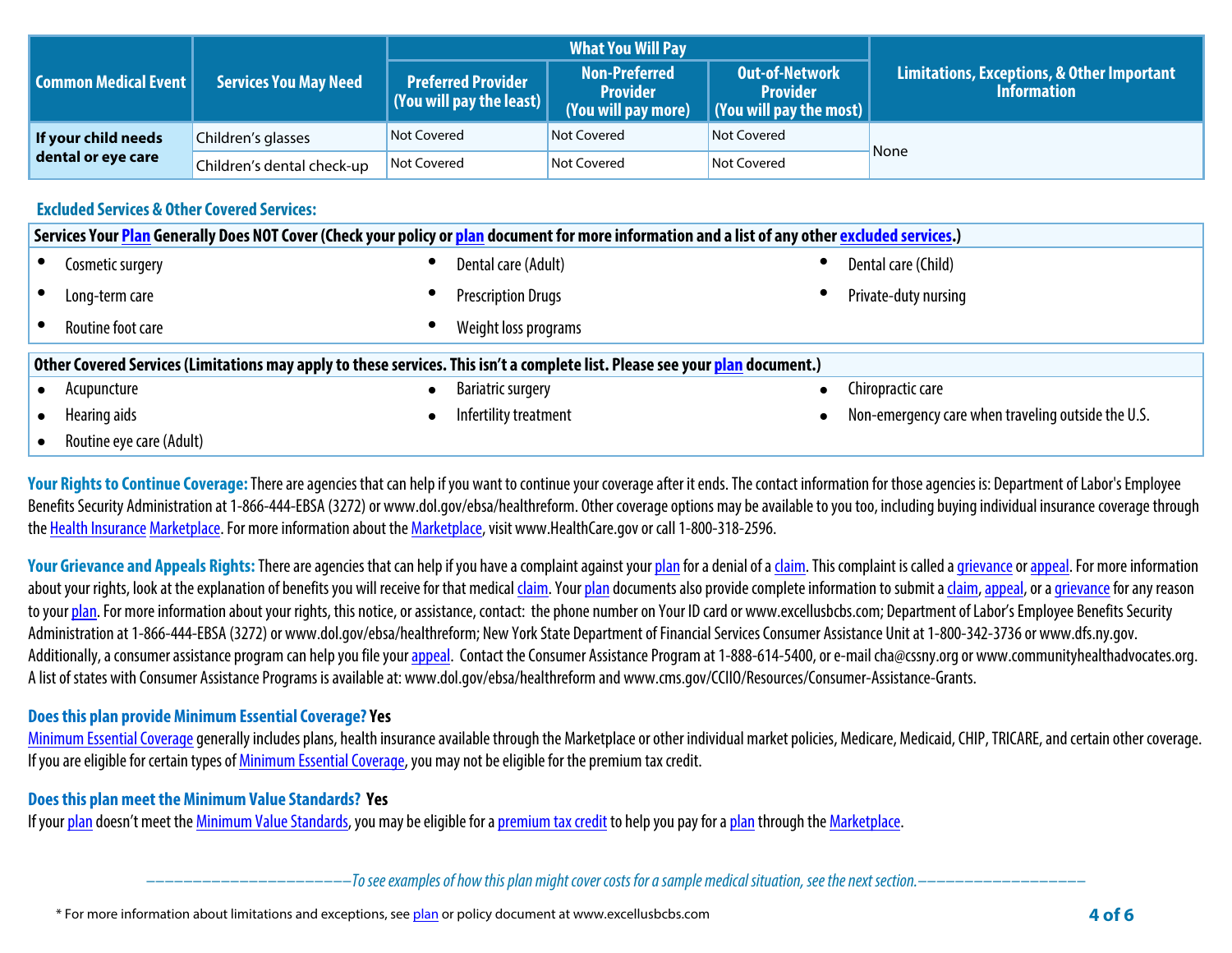# **Prescription Drug Coverage - Required coverage under the Affordable Care Act (ACA)**

For women, generic contraceptives are covered with a copay of \$0. If there is no generic equivalent, the copay is \$0 for a brand name contraceptive. The deductible under POS D would not apply if you have a \$0 copay. All other plan rules will otherwise apply. Note: If there is a medical reason certified by your physician through the prior authorization process that you are unable to take the generic equivalent, the copay for the brand contraceptive would be \$0.

There will be a \$0 copay for breast cancer risk-reducing medications (tamoxifen or raloxifene) for patients age 35 and older who have not had a breast cancer diagnosis, who are at increased risk for breast cancer, and who are at low risk for adverse medication effects. In addition to the coverage required by the ACA, this \$0 copay also applies to patients age 35 and older who have had a breast cancer diagnosis. To qualify for coverage, preauthorization is required by the prescribing physician. Those covered under POS D do not need to meet the deductible before the \$0 copay. The prescribing physician can call 1-800-626-0072 to obtain the preauthorization.

All smoking cessation medications, including over-the-counter nicotine replacement products (e.g., nicotine patch, gum, lozenges), for those over the age of 18 will be covered in full for a quantity duration limit of 180 day supply within a 365 day period, provided there is a written prescription from a physician.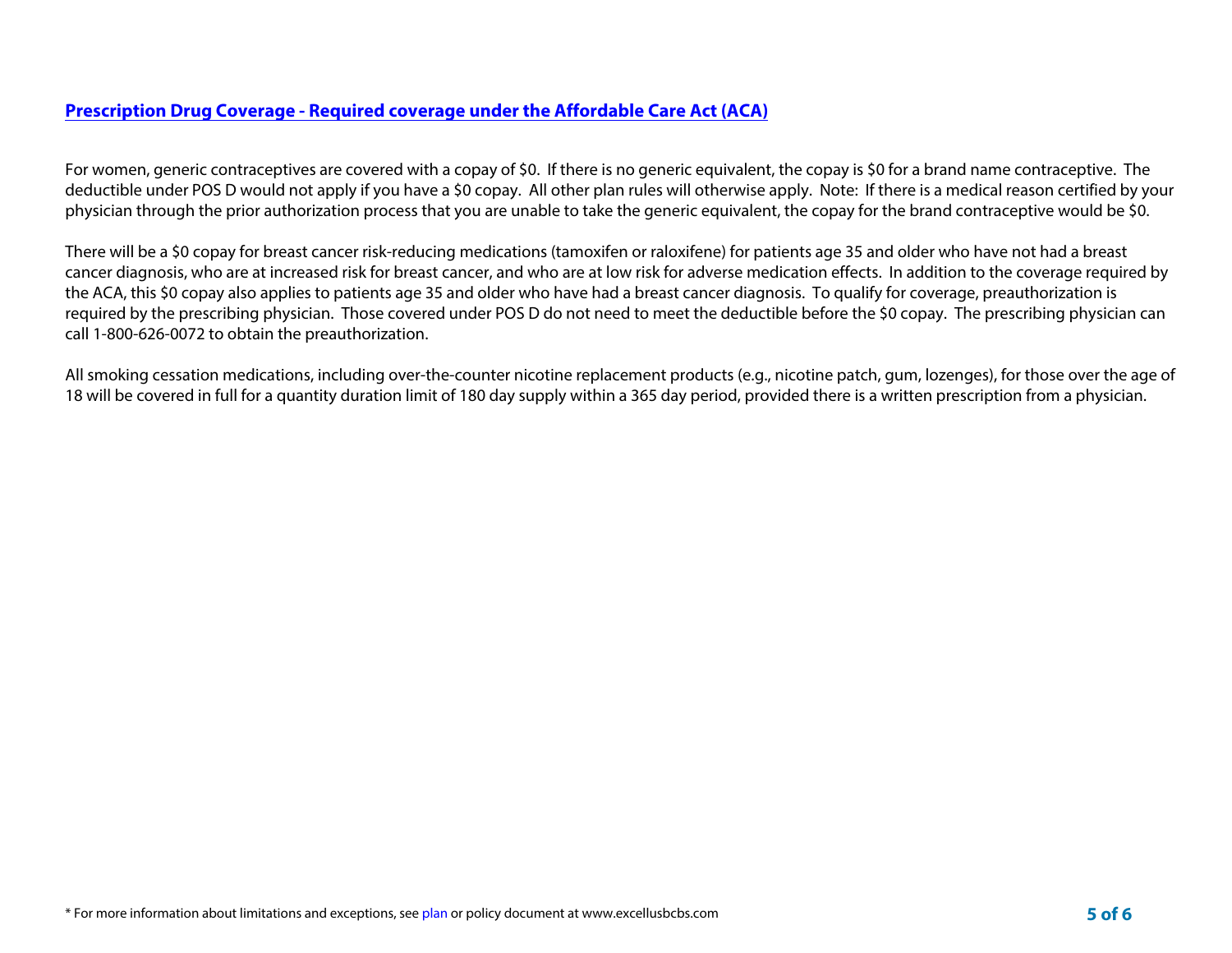

**This is not a cost estimator. Treatments shown are just examples of how this plan might cover medical care. Your actual costs will be different depending on the**  actual care you receive, the prices your providers charge, and many other factors. Focus on the cost sharing amounts (deductibles, copayments and coinsurance) and excluded services under the plan. Use this information to compare the portion of costs you might pay under different health plans. Please note these coverage examples **are based on self-only coverage.**

| Peg is Having a Baby<br>(9 months of in-network pre-natal care and a hospital delivery)                                                                                                                                                                                      |          | <b>Managing Joe's type 2 Diabetes</b><br>(a year of routine in-network care of a well-controlled<br>condition)                                                                                                                |         | <b>Mia's Simple Fracture</b><br>(in-network emergency room visit and follow up care)                                                                                                                            |                                    |
|------------------------------------------------------------------------------------------------------------------------------------------------------------------------------------------------------------------------------------------------------------------------------|----------|-------------------------------------------------------------------------------------------------------------------------------------------------------------------------------------------------------------------------------|---------|-----------------------------------------------------------------------------------------------------------------------------------------------------------------------------------------------------------------|------------------------------------|
| The plan's overall deductible<br>\$250<br>\$40<br><b>Specialist copayment</b><br>10%<br><b>Hospital (facility) coinsurance</b><br>20%<br><b>Other coinsurance</b>                                                                                                            |          | The plan's overall deductible<br>\$250<br>\$40<br><b>Specialist copayment</b><br>10%<br><b>Hospital (facility) coinsurance</b><br>20%<br><b>Other coinsurance</b>                                                             |         | The plan's overall deductible<br><b>Specialist copayment</b><br><b>Hospital (facility) coinsurance</b><br><b>Other coinsurance</b>                                                                              | \$250<br>\$40<br>10%<br><b>20%</b> |
| This EXAMPLE event includes services like:<br>Specialist office visits (prenatal care)<br><b>Childbirth/Delivery Professional Services</b><br><b>Childbirth/Delivery Facility Services</b><br>Diagnostic tests (ultrasounds and blood work)<br>Specialist visit (anesthesia) |          | This EXAMPLE event includes services like:<br>Primary care physician office visits (including disease education)<br>Diagnostic tests (blood work)<br>Prescription drugs<br>Durable medical equipment ( <i>glucose meter</i> ) |         | This EXAMPLE event includes services like:<br>Emergency room care (including medical supplies)<br>Diagnostic test (x-ray)<br>Durable medical equipment (crutches)<br>Rehabilitation services (physical therapy) |                                    |
| <b>Total Example Cost</b>                                                                                                                                                                                                                                                    | \$12,700 | <b>Total Example Cost</b>                                                                                                                                                                                                     | \$5,600 | <b>Total Example Cost</b>                                                                                                                                                                                       | \$2,800                            |
| In this example, Peg would pay:                                                                                                                                                                                                                                              |          | In this example, Joe would pay:                                                                                                                                                                                               |         | In this example, Mia would pay:                                                                                                                                                                                 |                                    |
| Cost Sharing<br><b>Deductibles</b>                                                                                                                                                                                                                                           | \$250    | Cost Sharing<br><b>Deductibles</b>                                                                                                                                                                                            | \$0     | Cost Sharing<br><b>Deductibles</b>                                                                                                                                                                              | \$0                                |
| <b>Copayments</b>                                                                                                                                                                                                                                                            | \$110    | Copayments                                                                                                                                                                                                                    | \$1,420 | Copayments                                                                                                                                                                                                      | \$400                              |
| Coinsurance                                                                                                                                                                                                                                                                  | \$820    | Coinsurance                                                                                                                                                                                                                   | \$10    | Coinsurance                                                                                                                                                                                                     | \$50                               |

| The total Peg would pay is | \$1,240 | The total Joe would pay is | \$1,450 | The total Mia would pay is | \$450 |
|----------------------------|---------|----------------------------|---------|----------------------------|-------|
| Limits or exclusions       | \$60    | Limits or exclusions       | \$20    | Limits or exclusions       | \$0   |
| What isn't covered         |         | What isn't covered         |         | What isn't covered         |       |
| Coinsurance                | \$820   | .oinsurance                | \$10    | Loinsurance                | \$50  |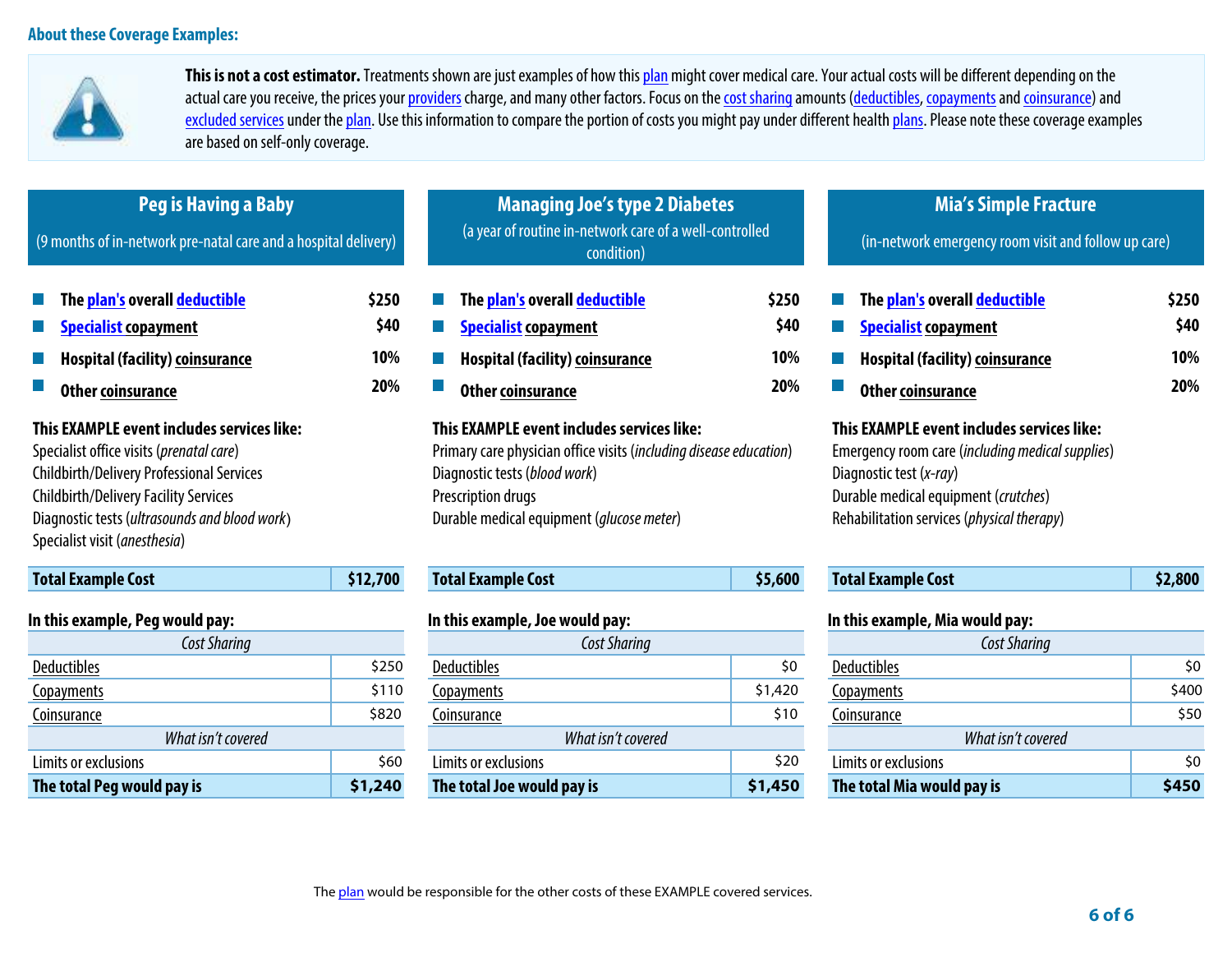# **Notice of Nondiscrimination**

Our Health Plan complies with federal civil rights laws. We do not discriminate on the basis of race, color, national origin, age, disability, or sex. The Health Plan does not exclude people or treat them differently because of race, color, national origin, age, disability, or sex.

The Health Plan:

- Provides free aids and services to people with disabilities to communicate effectively with us, such as:
	- $\circ$  Oualified sign language interpreters
	- $\circ$  Written information in other formats (large print, audio, accessible electronic formats, other formats)
- Provides free language services to people whose primary language is not English, such as:
	- $\circ$  Qualified interpreters
	- $\circ$  Information written in other languages

If you need these services, please refer to the enclosed document for ways to reach us.

If you believe that the Health Plan has failed to provide these services or discriminated in another way on the basis of race, color, national origin, age, disability, or sex, you can file a grievance with:

**Advocacy Department** Attn: Civil Rights Coordinator PO Box 4717 Syracuse, NY 13221 Telephone number: 1-800-614-6575 TTY number: 1-800-421-1220 Fax: 315-671-6656

You can file a grievance in person or by mail or fax. If you need help filing a grievance, the Health Plan's Civil Rights Coordinator is available to help you.

You can also file a civil rights complaint with the U.S. Department of Health and Human Services, Office for Civil Rights, electronically through the Office for Civil Rights Complaint Portal, available at https://ocrportal.hhs.gov/ocr/portal/lobby.jsf, or by mail or phone at:

U.S. Department of Health and Human Services 200 Independence Avenue, SW Room 509F, HHH Building Washington, D.C. 20201 1-800-368-1019, 800-537-7697 (TDD) Complaint forms are available at http://www.hhs.gov/ocr/office/file/index.html.